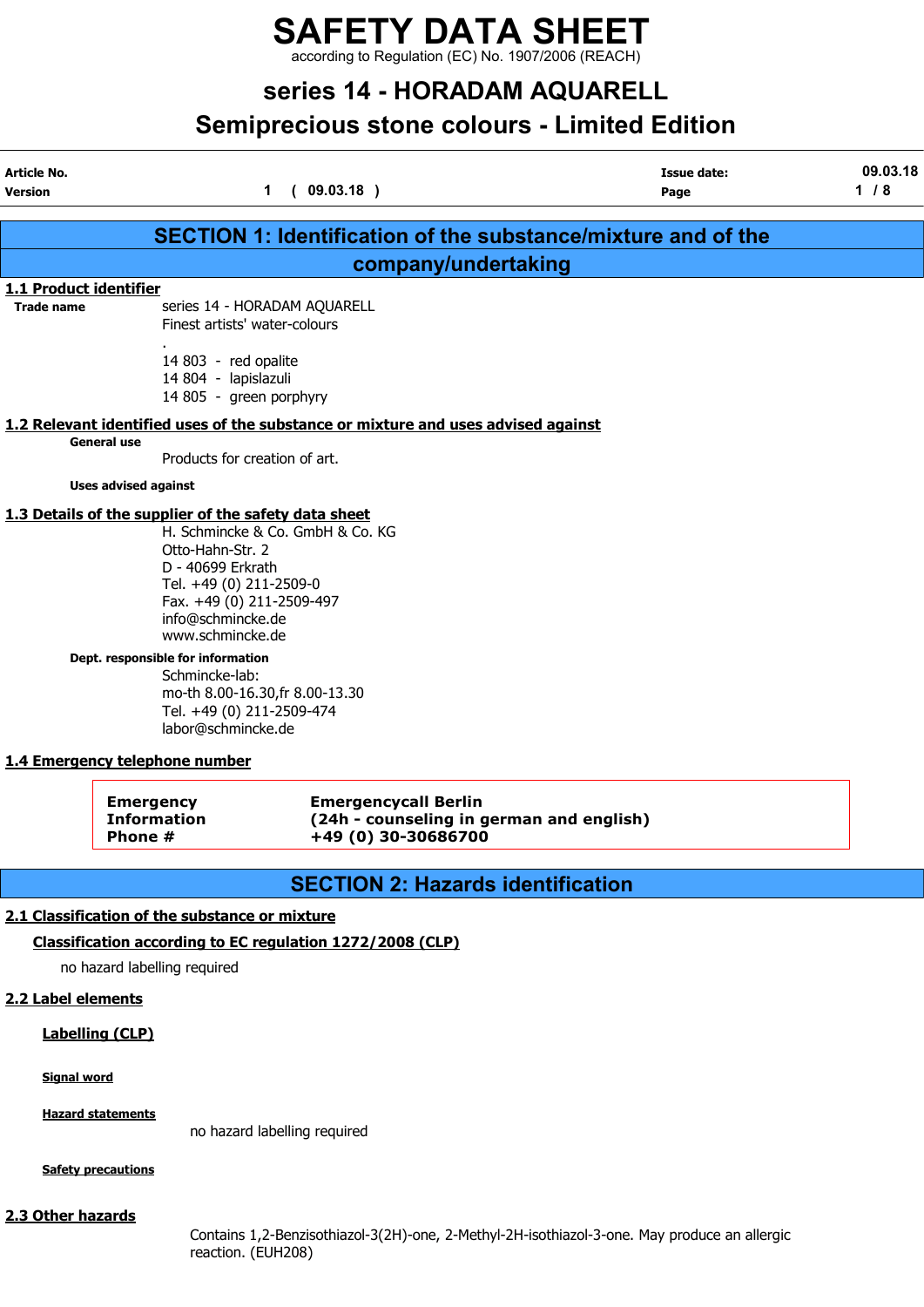## SAFETY DATA SHEET rding to Regulation (EC) No. 1907/2006 (REACH)

# series 14 - HORADAM AQUARELL

# Semiprecious stone colours - Limited Edition

| Article No. |          | Issue date: | .03.18<br>09 |
|-------------|----------|-------------|--------------|
| Version     | 09.03.18 | Page        | -<br>o       |

# SECTION 3: Composition / information on ingredients

## 3.1 Substances

Chemical characterisation pigment gum arabic Water CAS-Number EINECS / ELINCS / NLP EU index number Customs tariff number REACH registration No. RTECS-no. Hazchem-Code CI-Number

## 3.2 Mixtures

Additional information

## SECTION 4: First aid measures

## 4.1 Description of first aid measures

#### General information

No risks worthy of mention.

## In case of inhalation

No special measures are required.

If you feel unwell, seek medical advice (show the label where possible).

## In case of skin contact

Thoroughly wash skin with soap and water.

Seek medical attention if irritation persists.

## After eye contact

In case of contact with eyes, rinse immediately with plenty of flowing water for 10 to 15 minutes holding eyelids apart. Seek medical attention if irritation persists.

## After swallowing

Rinse mouth with water. Let water be drunken in little sips (dilution effect).

Get medical advice/attention if you feel unwell.

## 4.2 Most important symptoms and effects, both acute and delayed

## 4.3 Indication of any immediate medical attention and special treatment needed

## SECTION 5: Firefighting measures

## 5.1 Extinguishing media

## Suitable extinguishing media

Product is non-combustible. Extinguishing materials should therefore be selected according to surroundings.

## Extinguishing media which must not be used for safety reasons

water Full water jet

## 5.2 Special hazards arising from the substance or mixture

In case of fire may be liberated: Carbon monoxide and carbon dioxide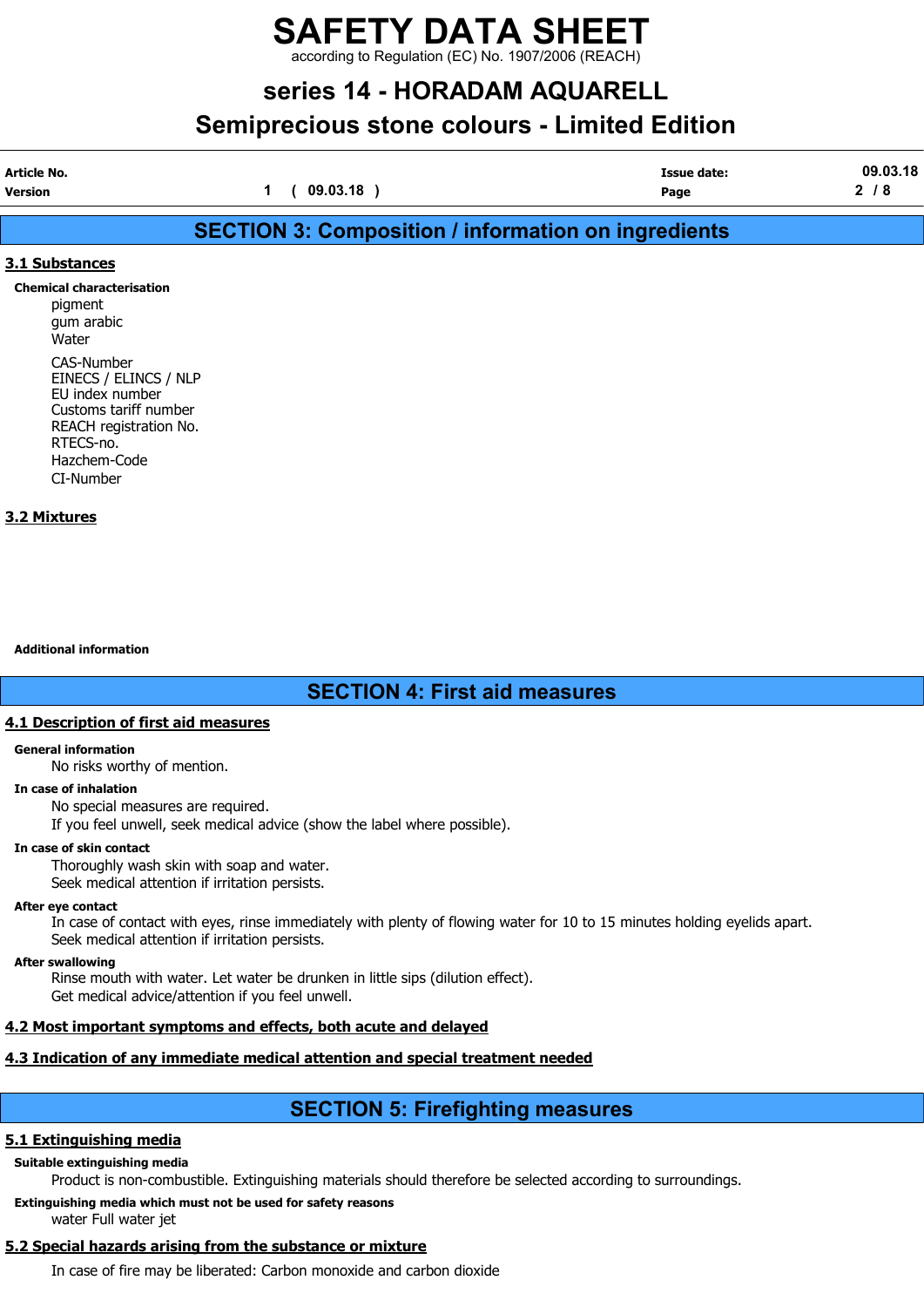rding to Regulation (EC) No. 1907/2006 (REACH)

# series 14 - HORADAM AQUARELL Semiprecious stone colours - Limited Edition

| Article No.    |          | Issue date: | 09.03.18 |
|----------------|----------|-------------|----------|
| <b>Version</b> | 09.03.18 | Page        | 8 '<br>- |

## 5.3 Advice for firefighters

Special protective equipment for firefighters

Additional information

## SECTION 6: Accidental release measures

## 6.1 Personal precautions, protective equipment and emergency procedures

Avoid contact with skin, eyes, and clothing.

## 6.2 environmental precautions

Discharge into the environment must be avoided.

## 6.3 Methods and material for containment and cleaning up

Methods for cleaning up Take up mechanically. Wash spill area with plenty of water.

#### Additional information

## 6.4 Reference to other sections

Dispose of waste according to applicable legislation. refer to section 13

## SECTION 7: Handling and storage

## 7.1 Precautions for safe handling

## Advices on safe handling

Handle in accordance with good industrial hygiene and safety practice.

## Precautions against fire and explosion

## 7.2 Conditions for safe storage, including any incompatibilities

Requirements for storerooms and containers Keep container tightly closed.

#### Hints on joint storage Storage class

Further details

storage temperature: 5 - 30 °C Protect from moisture contamination.

## 7.3 Specific end use(s)

No special measures necessary if stored and handled as prescribed.

## SECTION 8: Exposure controls/personal protection

## 8.1 Control parameters

## 8.2 Exposure controls

## Occupational exposure controls

## Respiratory protection

With the formation of dust, use a dust mask.

## Hand protection

Protect skin by using skin protective cream.

Eye protection

Goggles

## Body protection

Wear suitable protective clothing. Wash contaminated clothing prior to re-use.

General protection and hygiene measures After work, wash hands and face.

# SECTION 9: Physical and chemical properties

## 9.1 information on basic physical and chemical properties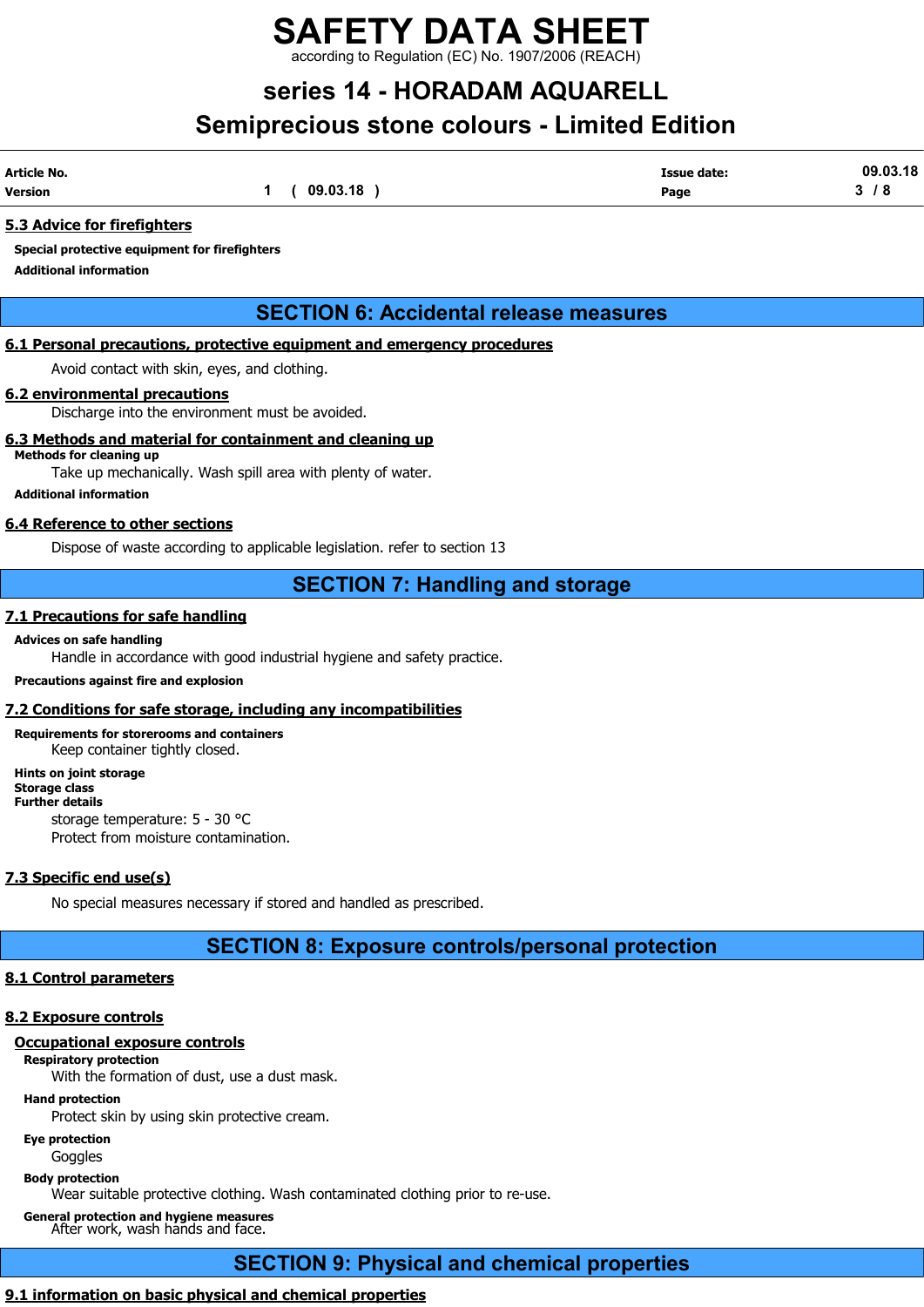according to Regulation (EC) No. 1907/2006 (REACH)

# series 14 - HORADAM AQUARELL Semiprecious stone colours - Limited Edition

| Article No.                         | $\mathbf 1$                            | 09.03.18)      |      |       | <b>Issue date:</b> | 09.03.18<br>4/8 |
|-------------------------------------|----------------------------------------|----------------|------|-------|--------------------|-----------------|
| Version                             |                                        | $\left($       |      |       | Page               |                 |
| Form                                | solid / pasty                          |                |      |       |                    |                 |
| Colour                              | pigmented                              |                |      |       |                    |                 |
| <b>Odour</b>                        | almost odourless                       |                |      |       |                    |                 |
|                                     |                                        | min            | max  |       |                    |                 |
| <b>Initial boiling point and</b>    |                                        |                |      |       |                    |                 |
| boiling range                       |                                        |                |      |       |                    |                 |
| <b>Melting point/freezing point</b> |                                        |                |      |       |                    |                 |
| Flash point/flash point range       |                                        |                |      |       |                    |                 |
| <b>Flammability</b>                 |                                        |                |      |       |                    |                 |
| <b>Ignition temperature</b>         |                                        |                |      |       |                    |                 |
| <b>Auto-ignition temperature</b>    |                                        |                |      |       |                    |                 |
| <b>Explosion limits</b>             |                                        |                |      |       |                    |                 |
| <b>Refraction index</b>             |                                        |                |      |       |                    |                 |
|                                     | Partition coefficient: n-octanol/water |                |      |       |                    |                 |
| <b>Danger of explosion</b>          |                                        |                |      |       |                    |                 |
| Vapour pressure                     |                                        |                |      |       |                    |                 |
| <b>Density</b>                      |                                        | max.           | 1,25 | 20 °C |                    |                 |
|                                     |                                        | kg/l           |      |       |                    |                 |
| <b>PH</b> value                     |                                        | $\overline{4}$ | 6, 5 |       |                    |                 |
| <b>Viscosity dynamic of</b>         |                                        |                |      |       |                    |                 |
| Viscosity dynamic up to             |                                        |                |      |       |                    |                 |
| <b>Viscosity kinematic of</b>       |                                        |                |      |       |                    |                 |
| Viscosity kinematic up to           |                                        |                |      |       |                    |                 |

## 9.2 Other information

## SECTION 10: Stability and reactivity

## 10.1 Reactivity

No hazardous reaction when handled and stored according to provisions.

## 10.2 Chemical stability

Product is stable under normal storage conditions.

## 10.3 Possibility of hazardous reactions

10.4 Conditions to avoid

frost and heat

## 10.5 Incompatible materials

strong acids oxidizing agents Strong alkali

## 10.6 Hazardous decomposition products

No known hazardous decomposition products.

## SECTION 11: Toxicological information

## 11.1 Information on toxicological effects

Acute toxicity No data available

In case of inhalation

No data available

After swallowing

No data available

#### In case of skin contact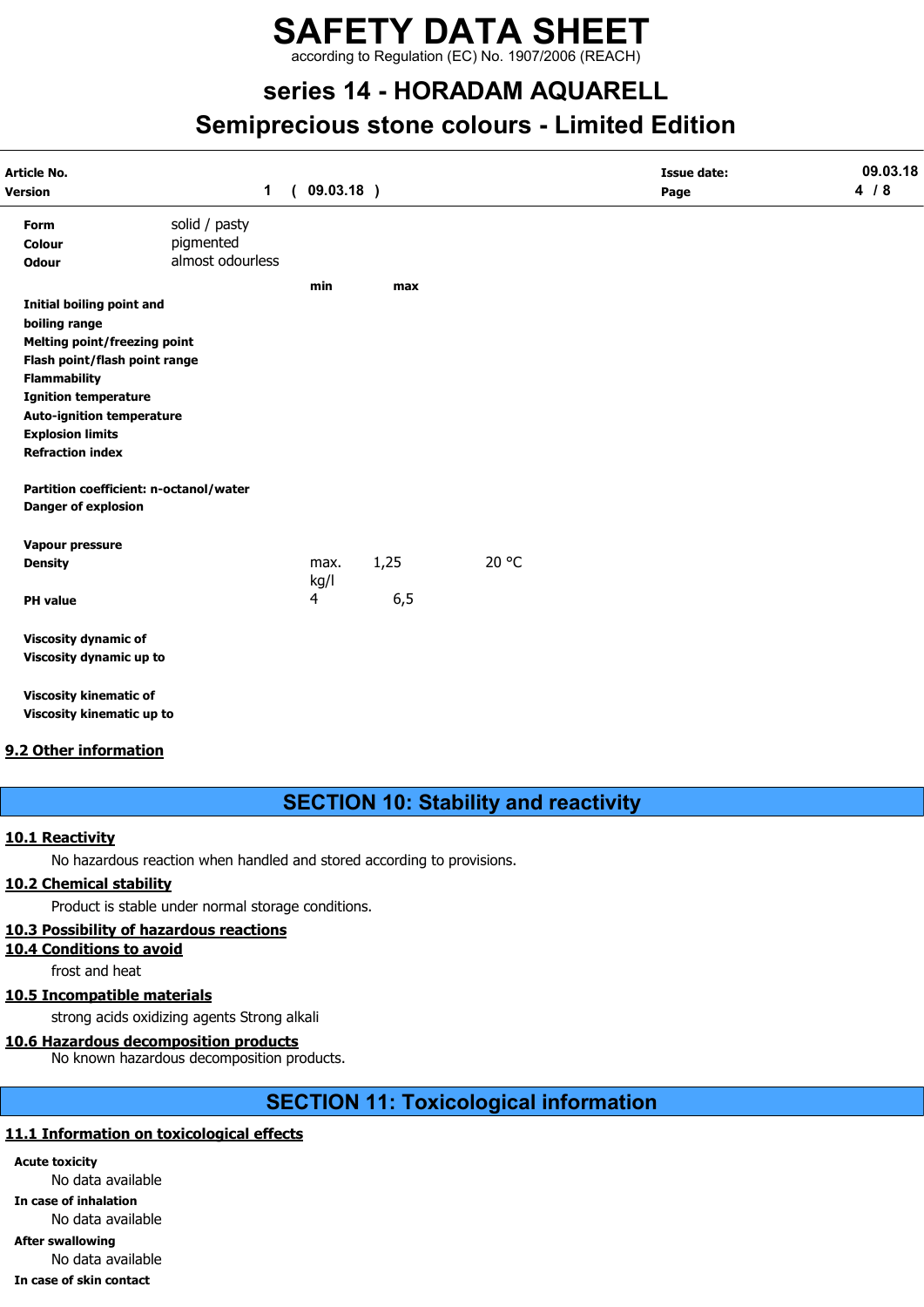according to Regulation (EC) No. 1907/2006 (REACH)

# series 14 - HORADAM AQUARELL Semiprecious stone colours - Limited Edition

| Article No.       | 09.03.18 | <b>Issue date:</b> | 09.03.18 |
|-------------------|----------|--------------------|----------|
| Version           |          | Page               | 5/8      |
| No data available |          |                    |          |

After eye contact No data available

## Practical experience

## General remarks

## Toxicological tests

SECTION 12: Ecological information

## 12.1 Toxicity

Aquatic toxicity Water Hazard Class 2 WGK catalog number General information

## 12.2 Persistence and degradability

Further details Product is partially biodegradable. Oxygen demand

## 12.3 Bioaccumulative potential

Bioconcentration factor (BCF) Partition coefficient: n-octanol/water

## 12.4 Mobility in soil

No data available

## 12.5 Results of PBT and vPvB assessment

No data available

## 12.6 Other adverse effects

General information

Ecotoxicological effects

## SECTION 13: Disposal considerations

## 13.1 Waste treatment methods

## **Product**

Waste key number 080112 080112 waste paint and varnish other than those mentioned in 080111 Recommendation

## Contaminated packaging

Waste key number Recommendation

## Additional information

## SECTION 14: Transport information

## 14.1 UN number

## 14.2 UN proper shipping name

ADR, ADN No dangerous good in sense of these transport regulations.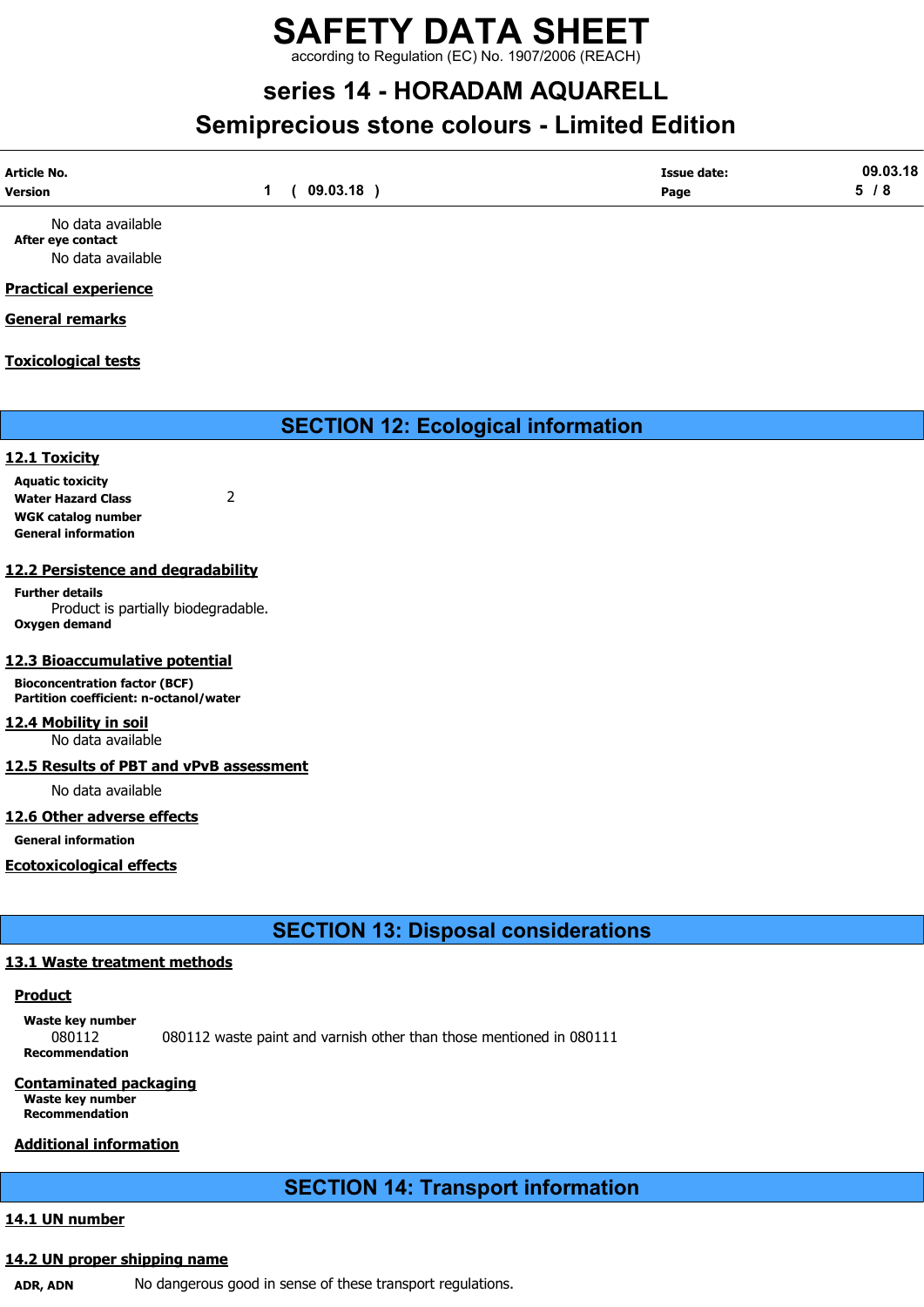according to Regulation (EC) No. 1907/2006 (REACH)

# series 14 - HORADAM AQUARELL Semiprecious stone colours - Limited Edition

| Article No.                                                                                  |                           | <b>Issue date:</b> | 09.03.18 |
|----------------------------------------------------------------------------------------------|---------------------------|--------------------|----------|
| Version                                                                                      | $\mathbf 1$<br>(09.03.18) | Page               | 6/8      |
| IMDG, IATA                                                                                   |                           |                    |          |
| 14.3 Transport hazard class(es)                                                              |                           |                    |          |
| ADR, ADN                                                                                     |                           |                    |          |
| <b>IMDG</b>                                                                                  |                           |                    |          |
| <b>IATA</b>                                                                                  |                           |                    |          |
| 14.4 Packing group                                                                           |                           |                    |          |
| 14.5 Environmental hazards                                                                   |                           |                    |          |
| <b>Marine Pollutant - IMDG</b>                                                               |                           |                    |          |
| <b>Marine Pollutant - ADN</b>                                                                |                           |                    |          |
| <b>14.6 Special precautions for user</b>                                                     |                           |                    |          |
| <b>Land transport</b>                                                                        |                           |                    |          |
| Code: ADR/RID                                                                                |                           |                    |          |
| Kemmler-number                                                                               |                           |                    |          |
| <b>Hazard label ADR</b>                                                                      |                           |                    |          |
| <b>Limited quantities</b>                                                                    |                           |                    |          |
| <b>Contaminated packaging: Instructions</b>                                                  |                           |                    |          |
| <b>Contaminated packaging: Special provisions</b><br>Special provisions for packing together |                           |                    |          |
| <b>Portable tanks: Instructions</b>                                                          |                           |                    |          |
| <b>Portable tanks: Special provisions</b>                                                    |                           |                    |          |
| <b>Tank coding</b>                                                                           |                           |                    |          |
| <b>Tunnel restriction</b>                                                                    |                           |                    |          |
| <b>Remarks</b>                                                                               |                           |                    |          |
| EQ                                                                                           |                           |                    |          |
| <b>Special provisions</b>                                                                    |                           |                    |          |
| <b>Inland waterway craft</b>                                                                 |                           |                    |          |
| <b>Hazard label</b>                                                                          |                           |                    |          |
| <b>Limited quantities</b>                                                                    |                           |                    |          |
| <b>Transport permitted</b>                                                                   |                           |                    |          |
| <b>Equipment necessary</b>                                                                   |                           |                    |          |
| <b>Ventilation</b>                                                                           |                           |                    |          |
| <b>Remarks</b>                                                                               |                           |                    |          |
| EQ                                                                                           |                           |                    |          |
| <b>Special provisions</b>                                                                    |                           |                    |          |
| Sea transport                                                                                |                           |                    |          |
| <b>EmS</b>                                                                                   |                           |                    |          |
| <b>Special provisions</b>                                                                    |                           |                    |          |
| <b>Limited quantities</b>                                                                    |                           |                    |          |
| <b>Contaminated packaging: Instructions</b>                                                  |                           |                    |          |
| <b>Contaminated packaging: Special provisions</b>                                            |                           |                    |          |
| <b>IBC: Instructions</b>                                                                     |                           |                    |          |
| <b>IBC: Provisions</b><br><b>Tank instructions IMO</b>                                       |                           |                    |          |
|                                                                                              |                           |                    |          |

- Tank instructions UN
- Tank instructions Special provisions
- Stowage and segregation
- Properties and observations
- Remarks
- EQ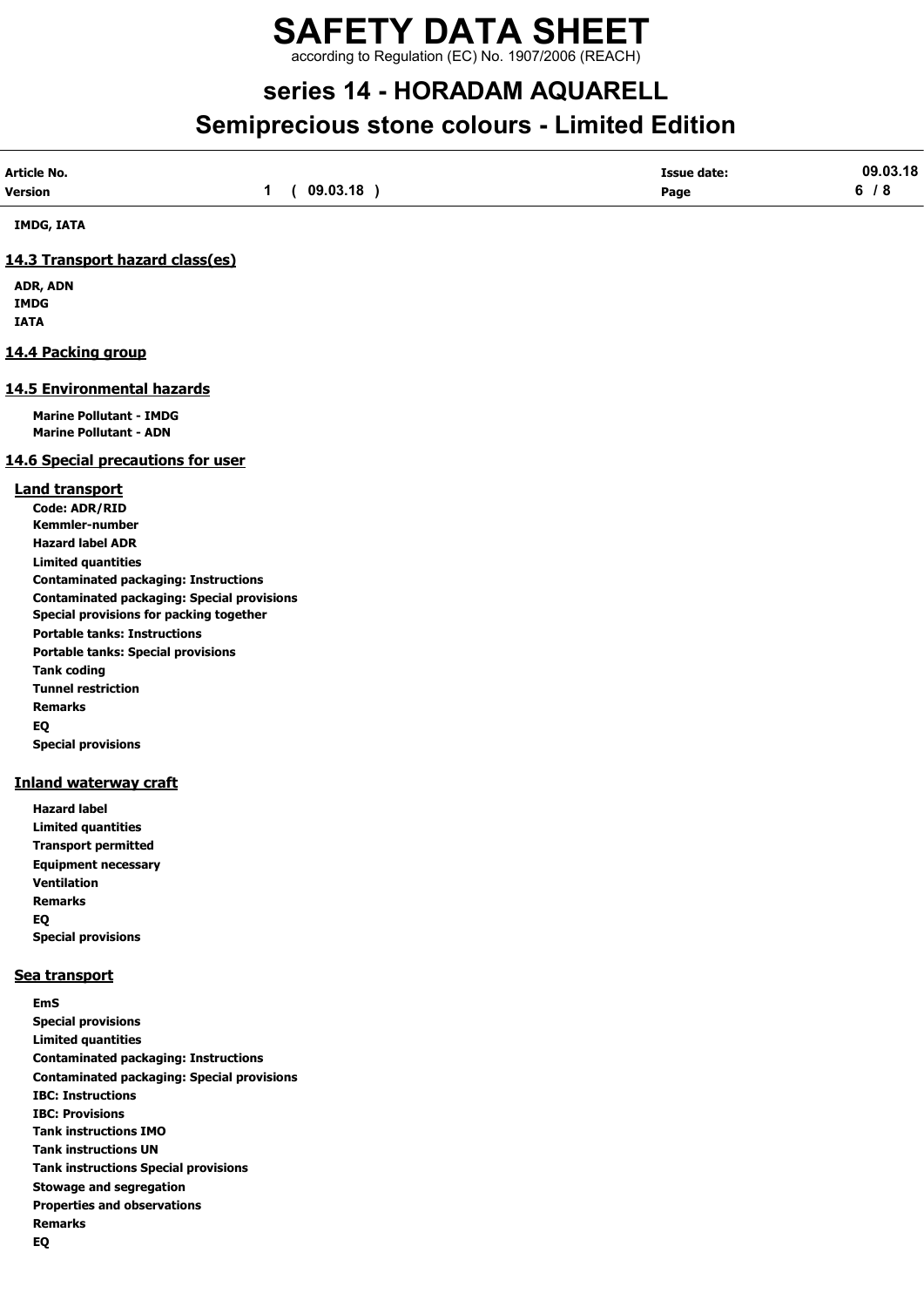## SAFETY DATA SHEET according to Regulation (EC) No. 1907/2006 (REACH)

# series 14 - HORADAM AQUARELL Semiprecious stone colours - Limited Edition

| Article No.    |          | <b>Issue date:</b> | 09.03.18 |
|----------------|----------|--------------------|----------|
| <b>Version</b> | 09.03.18 | Page               | -<br>. . |

## Air transport

Hazard Passenger Passenger LQ Cargo ERG Remarks EQ Special Provisioning

## 14.7 Transport in bulk according to Annex II of MARPOL 73/78 and the IBC Code

No data available

## SECTION 15: Regulatory information

## 15.1 Safety, health and environmental regulations/legislation specific for the substance or mixture

#### National regulations

#### **Europe**

Contents of VOC [%] 0 Contents of VOC  $[a/L]$ Further regulations, limitations and legal requirements

#### **Germany**

Storage class Water Hazard Class 2 WGK catalog number Incident regulation Information on working limitations Further regulations, limitations and legal requirements

#### **Denmark**

Further regulations, limitations and legal requirements

#### Hungary

Further regulations, limitations and legal requirements

## **Great Britain**

Further regulations, limitations and legal requirements

## Switzerland

Contents of VOC [%] Further regulations, limitations and legal requirements

## **USA**

Further regulations, limitations and legal requirements Federal Regulations State Regulations

#### **Japan**

Further regulations, limitations and legal requirements